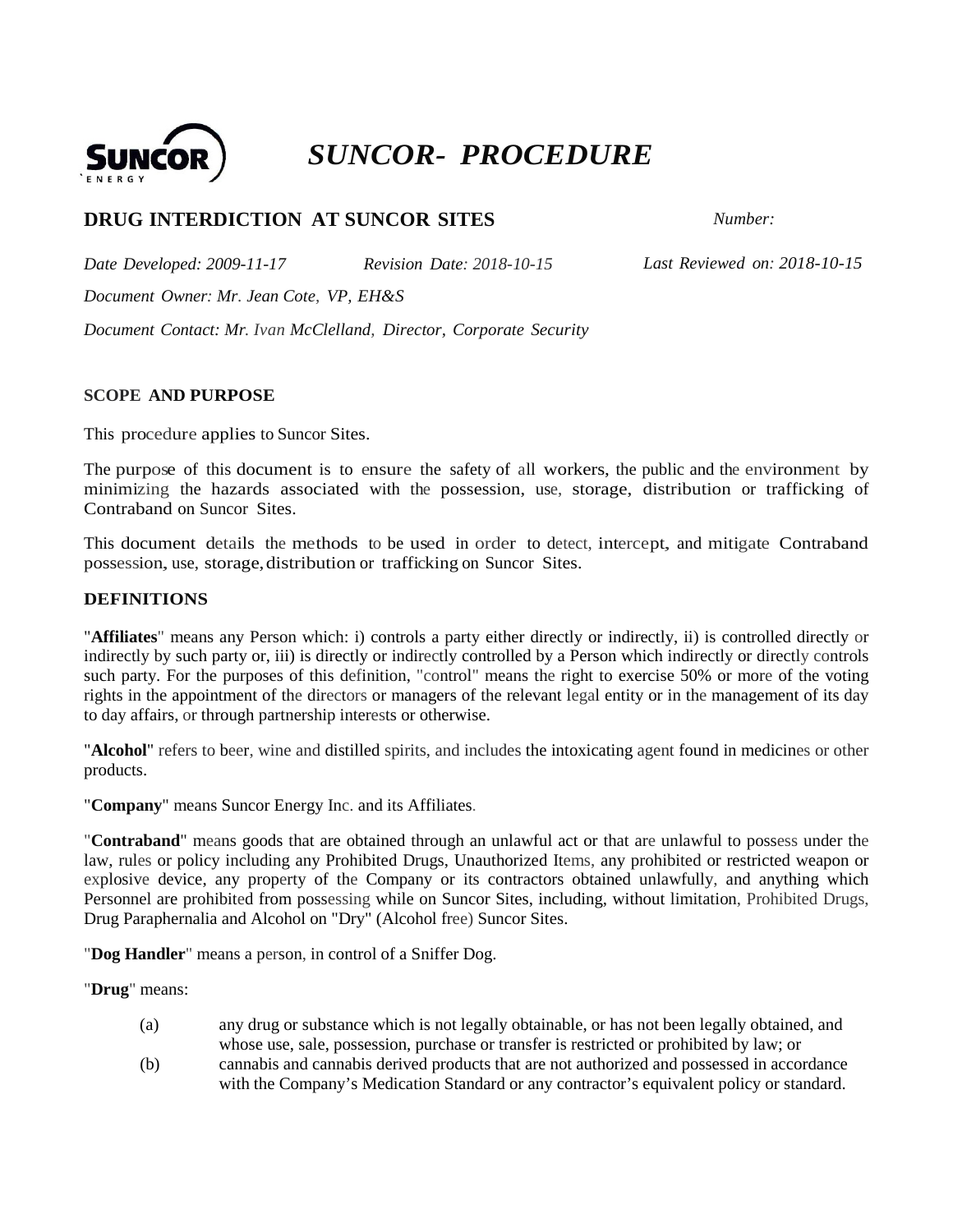"**Drug Paraphernalia**" means any equipment, product or material primarily intended or designed for use in manufacturing, compounding, converting, concealing, processing, preparing, or introducing into the human body a Drug or substance This would also include any product or device that may be used to tamper with an Alcohol or Drug testing sample.

"**Employee**" refers to all regular full time, part time, temporary, casual and seasonal employees on the Company payroll and any co-op students whether on the Company payroll or not.

"**Equipment**" includes all vehicles, machinery, equipment, and aircraft.

"**Locker**" means any receptacle used to store personal belongings.

"**Locker Room**" means a location or facility that is used to house Lockers and where Personnel may store personal belongings.

"**Person**" means an individual, partnership, a limited liability partnership, limited partnership (including a limited liability limited partnership), limited liability company, joint venture, trust, business trust, cooperative, association, government, government agency or a corporation, as the case may be.

"**Personnel**" means an individual, including a visitor, present at a Suncor Site or being transported to or from Suncor Sites in Suncor Transportation.

"**Personnel's Employer**" means, in respect of any Personnel, the employer of such Personnel, including without limitation the Company or a contractor or service provider of the Company, as applicable.

"**Reasonable Cause**" means any observation or reliable information that leads to a reasonable belief that a Personnel is in possession of or concealing any Contraband upon themselves, at Suncor Sites, in Equipment, in a receptacle or in a Locker.

"**Search Team**" means a team assembled by Suncor Corporate Security that may consist of the following Personnel: Suncor Corporate Security members, Suncor Contract Security members, Dog Handlers and Personnel's Employer representatives, if applicable.

"**Sniffer Dogs**" are dogs which have been trained for the detection of Drugs or explosives.

"**Suncor Accommodations**" means those workforce accommodations owned or leased by the Company or located on Suncor Sites, including, but not limited to, Firebag, MacKay River, Voyageur, Millennium and Borealis accommodations.

"**Suncor Contract Security**" means any contracted security person by the Company in respect of all or any portion of the Suncor Sites, or duly authorized agent of Suncor Corporate Security.

"**Suncor Corporate Security**" means the internal corporate security department of the Company.

"**Suncor Facilities**" means the facilities owned or leased by the Company or located on Suncor Sites, including, but not limited to:

- Suncor Accommodations.
- Voyageur Upgrader plant site (for construction and once operational).
- Firebag Aerodrome near the Firebag plant site.
- Suncor Business Centre or any other offices in Fort McMurray.
- Company Equipment and Suncor Transportation.
- Any facilities used or provided by the Company for the purposes of transporting workers to or from Northern Alberta destinations.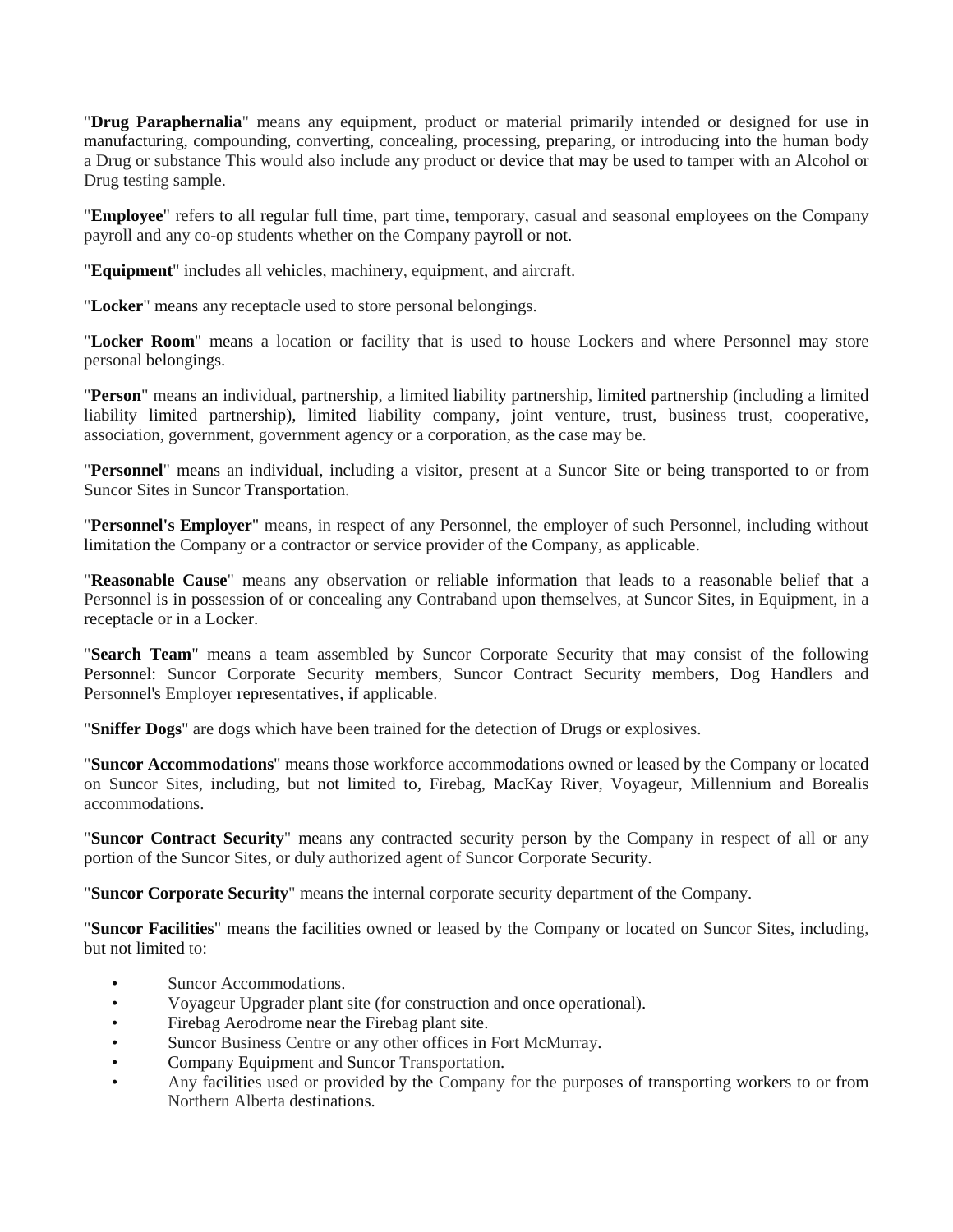• Any vehicle brought onto a Suncor Site.

"**Suncor Security**'' means either or both Suncor Contract Security and Suncor Corporate Security.

"**Suncor Sites**" means the oil sands plant site at Tar Island, the in situ plant site, construction and operations at Firebag and MacKay River and all Company leased, owned or operated oil sands and in situ properties and extraction, crude bitumen processing and related Suncor Facilities generally located north of Fort McMurray, Alberta, as such properties and Suncor Facilities may be modified, increased or expanded from time to time by any means, including (without limitation) by acquisition, joint venture or merger.

"**Suncor Transportation**" means any vehicle or aircraft used to transport Personnel to or from Suncor Sites and, including, without limitation, those provided by the Company.

"**Unauthorized Items**" means any goods which, by policy or law, are not allowed onto or to be removed from Suncor Sites.

"**Without Warning'**' means periodic and unannounced.

### **IMPLEMENTATION**

#### **1.0 Search of Site**

Searches may include the use of Sniffer Dogs and Dog Handlers. Suncor Sites contain signage both in and around buildings indicating that Drug and Alcohol use and possession will not be tolerated and that Sniffer Dogs and Dog Handlers may be used.

#### **1.1 Without Warning and Reasonable Cause Searches**

All areas of Suncor Sites, including all Equipment located thereon, are subject to Without Warning and Reasonable Cause searches. This will include but not be limited to all Company operations areas, mining, maintenance facilities, tank farms, drilling facilities, administration buildings, and any third party operating facility located on Suncor Sites.

#### **1.2 Search Frequency and Specificity**

Suncor Corporate Security or Suncor Contract Security (at the direction or as authorized by Suncor Corporate Security) will perform Without Warning and Reasonable Cause searches of Suncor Sites, including all Equipment located thereon, and may be assisted by Sniffer Dogs and Dog Handlers. The times and locations of searches will not be revealed to anyone outside of the Search Team or those with a legitimate business need to know prior to the searches being conducted. All Search Team members will be contacted the morning of the search. No other information will be divulged.

#### **1.3 Method**

Upon arrival at the pre-determined meeting location, all Search Team members will demonstrate to one another that they are not in possession of any Contraband prior to initiating the search. This will be acknowledged by all Search Team members by signing and dating an acknowledgement and attendance sheet.

The Search Team will perform the search of a location such as an operating area, mine site, administration building and any areas within, such as Locker Rooms, lunch rooms, Equipment, or any other location on Suncor Sites. The Search Team will proceed to a specific area as designated by Suncor Corporate Security.

During the search of the area, no Personnel will be allowed to enter the area; they will be asked to wait outside until the search is complete. Personnel refusing to comply with this directive will be identified and may be subject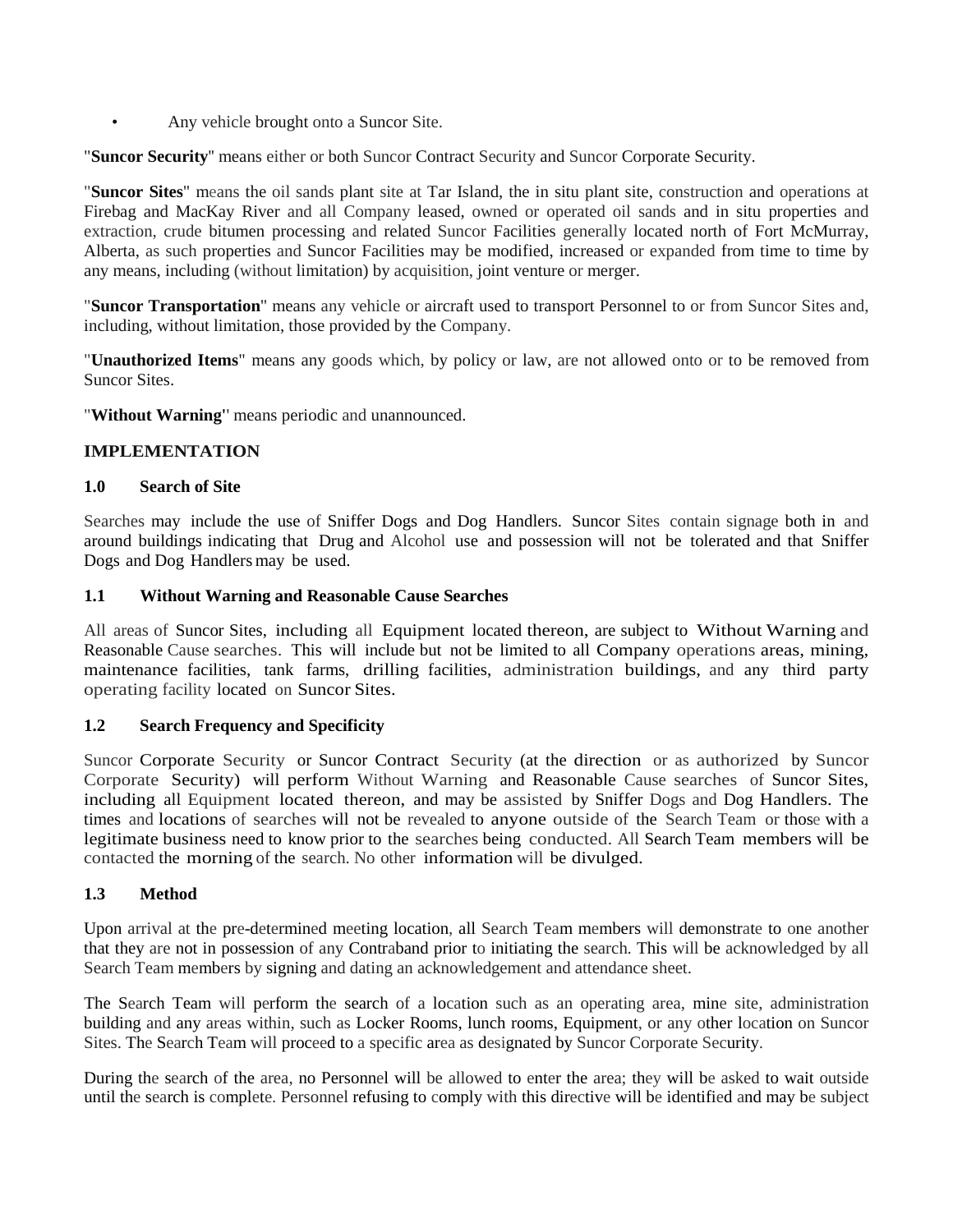to disciplinary action if they are an Employee or removal and potential banishment from Suncor Sites if they are not an Employee.

Should the area consist of locked Lockers, the following standard will apply: The Dog Handler and Sniffer Dog will search the secured and unsecured Lockers. If the Sniffer Dog indicates the presence of Contraband, the Search Team will be called-in to search the area by hand. No hand-search of the area will be performed if the Sniffer Dog does not indicate the presence of Contraband. The only exceptions to this would be in cases where there was no indication by the Sniffer Dog, but there was still an obvious presence of Contraband that is plainly visible or there was Reasonable Cause.

If a hand-search of the area is in order, none of the contents of the area will be off-limits to the Search Team. This means that all property inside the area may be inspected, including all locked or secured Lockers or containers within the Locker. The Search Team may elect to cut locks in order to obtain access. If a lock is cut, a suitable replacement will be installed by the Search Team once the search is concluded, and a note will be left on the Locker informing the Personnel affected to go to the security office to obtain the new key or combination.

If the Search Team cannot obtain entry to a container inside a Locker or elsewhere for the purpose of inspection, the area may be sealed-off from all future access, until such time as the Personnel can be asked to open the container in the presence of the Search Team. If the Personnel refuse to allow access for inspection, he or she will be deemed to be non-compliant with this Procedure, and may be subject to disciplinary action if they are an Employee or removal and potential banishment from Suncor Sites if they are not an Employee.

At the conclusion of the search, the Search Team shall attempt to return the area to its former state to the best of its ability. Care will be taken not to damage the Personnel's property.

If Contraband is discovered during a search, the items will be seized by the Search Team and the incident will be documented as per Section [5](#page-5-0) below. Photographs of the area, and/or any Contraband shall be taken. Further, the Contraband will be reported as per Section [6](#page-5-1) below. The applicable Personnel's Employer will be contacted immediately and informed of the incident. If Contraband is discovered in a Locker, the Locker will be sealed by the Search Team until such time as the Locker is packed up by the applicable Personnel's Employer. The Personnel's Employer is responsible to ensure that the Personnel's contents are packed up and the Personnel leave the premises immediately. Suncor Security will collect all Company-issued identification cards and/or applicable keys at the time of the Personnel's departure from the Suncor Site.

If no Contraband is found within a Locker area it will be re-secured once the search is complete, and Personnel will be allowed to enter the area again only after it has been secured.

All searches will be executed with respect, care and professionalism. With exception to Contraband being reported within an incident report, the Search Team will hold in confidence the contents of all searched areas. Any information pertaining to Personnel will only be disclosed to those with a legitimate need to know.

#### **2.0 Search of all Operational and Common Areas within Suncor Sites**

A Search Team may elect to perform Without Warning or Reasonable Cause searches of all areas within Suncor Sites including (but not limited to):

- $\Rightarrow$  Administration buildings, including kitchens;
- ⇒ Aerodromes or facilities used to transport Personnel to or from Suncor Sites;
- $\Rightarrow$  All Equipment on Suncor Sites, including heavy hauler equipment in the mine:
- $\Rightarrow$  All maintenance and/ or repair facility areas;
- $\Rightarrow$  Boiler/utility rooms;
- ⇒ Transport buses and light vehicles;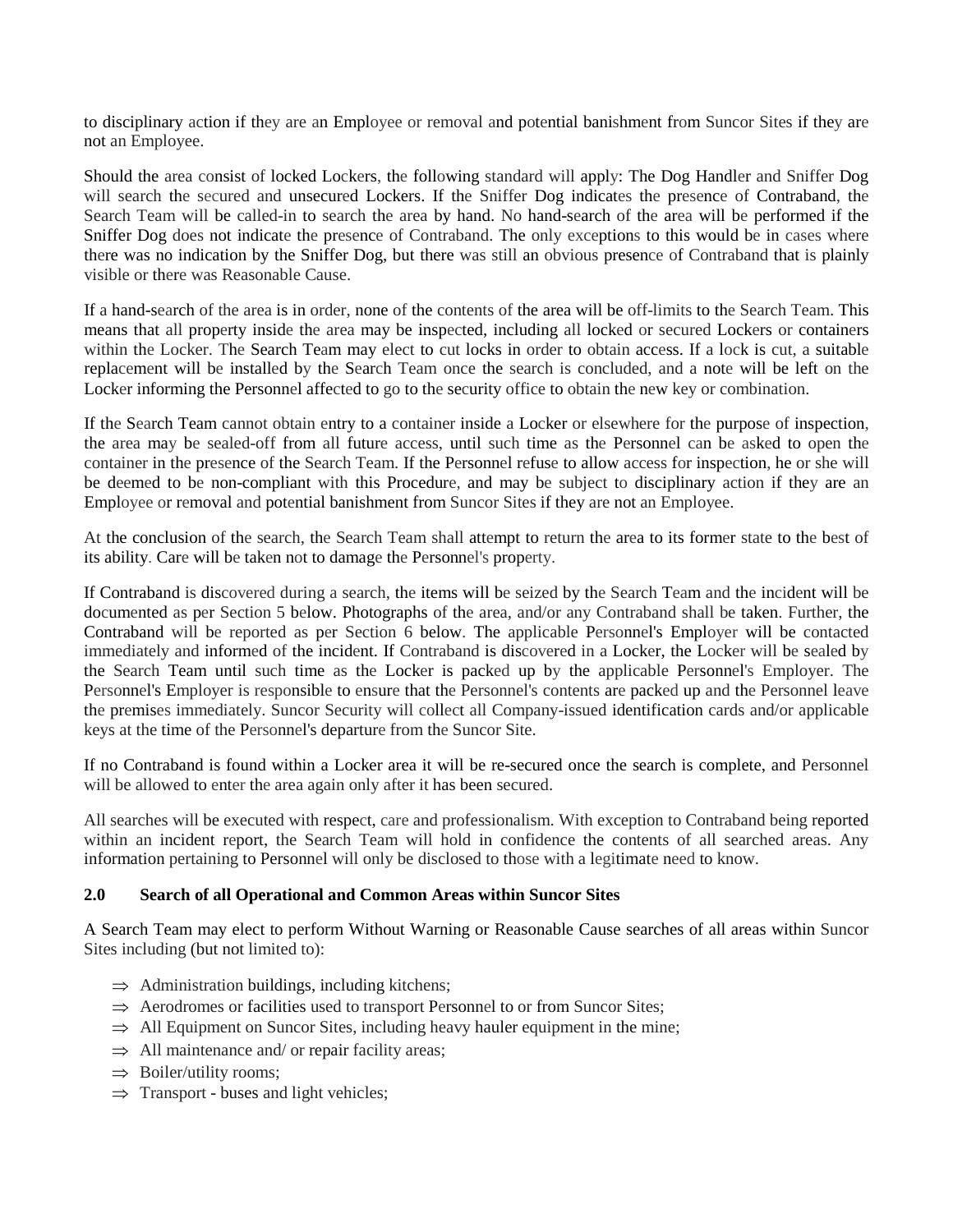- $\Rightarrow$  Food preparation and dining areas. However, search with the Sniffer Dogs will not be performed if food is being prepared or exposed at the time (as per health directives);
- $\Rightarrow$  Locker areas including Lockers themselves;
- $\Rightarrow$  Lounges, smoking areas;
- $\Rightarrow$  Operational plant areas when safe to do so and with direction of the area manager;
- $\Rightarrow$  Maintenance areas when safe to do so and with direction of the area manager;
- ⇒ Pedestrians;
- $\Rightarrow$  Phone rooms:
- $\Rightarrow$  Storage rooms;
- $\Rightarrow$  Suncor Accommodations:
- ⇒ Suncor Transportation; and
- ⇒ Washrooms.

These searches may take the form of patrols with the Sniffer Dog and Dog Handler, and/ or simple inspection by Suncor Security.

Incidental to a search, Sniffer Dogs may indicate the presence of Contraband on Personnel in the area. If this is the case, the Personnel will be requested to accompany the Search Team to a private area, where he or she will be asked to produce for inspection the contents of his/her clothing pockets or any baggage that he or she is carrying. The Search Team may also proceed to the Suncor Accommodations (if applicable) or Equipment, as applicable, for a subsequent search if that Equipment is on a Suncor Site. Should the Personnel refuse to submit to a search, he or she may be deemed to be non-compliant with this Procedure and may be subject to disciplinary action if they are an Employee or removal and potential banishment from Suncor Sites if they are not an Employee.

#### **3.0 Search of Equipment**

All Equipment on Suncor Sites is subject to Without Warning or Reasonable Cause searches. As directed by Suncor Security, the Sniffer Dog and Dog Handler may accompany the Search Team for searches of any Equipment within Suncor Sites. The Sniffer Dog will be allowed to sniff all areas (including walking within truck box areas) outside of such Equipment. If the Sniffer Dog indicates the presence of Contraband on or in Equipment, a Search Team member will remain with the Equipment until the operator is contacted and attends to the location. Any Contraband will be seized and reported as per Sections 5 and 6 below. Personnel that fail to permit the Search Team to search the Equipment may be deemed to be non-compliant with this Procedure and may be subject to disciplinary action if they are an Employee or removal and potential banishment from Suncor Sites if they are not an Employee. Should the Personnel fail to show up, the Personnel's Employer will be contacted and apprised of the situation. This may result in a representative of the Personnel's Employer obtaining another key to allow the Search Team to access the Equipment. In the case of a visitor on site, if the visitor fails to allow the Search Team to search the Equipment, they will immediately be asked to leave Suncor Sites and a site ban may be issued. Should the Equipment be a privately owned vehicle and no one shows up to it, the permit holder will be apprised of the situation and will be asked to allow access to the vehicle for search purposes. A permit holder that fails to permit the Search Team to search the vehicle may be deemed to be non-compliant with this Procedure and may be subject to disciplinary action if they are an Employee or removal and potential banishment from Suncor Sites if they are not an Employee.

#### **4.0 Searches at the Suncor Sites Outer Checkpoints**

Suncor Sites are equipped with an outer security checkpoint specific to one or more operating areas. The purpose of these checkpoints is to control Personnel and Equipment access to these locations. Multiple operating areas may be located beyond a security checkpoint. The security function is to control Personnel and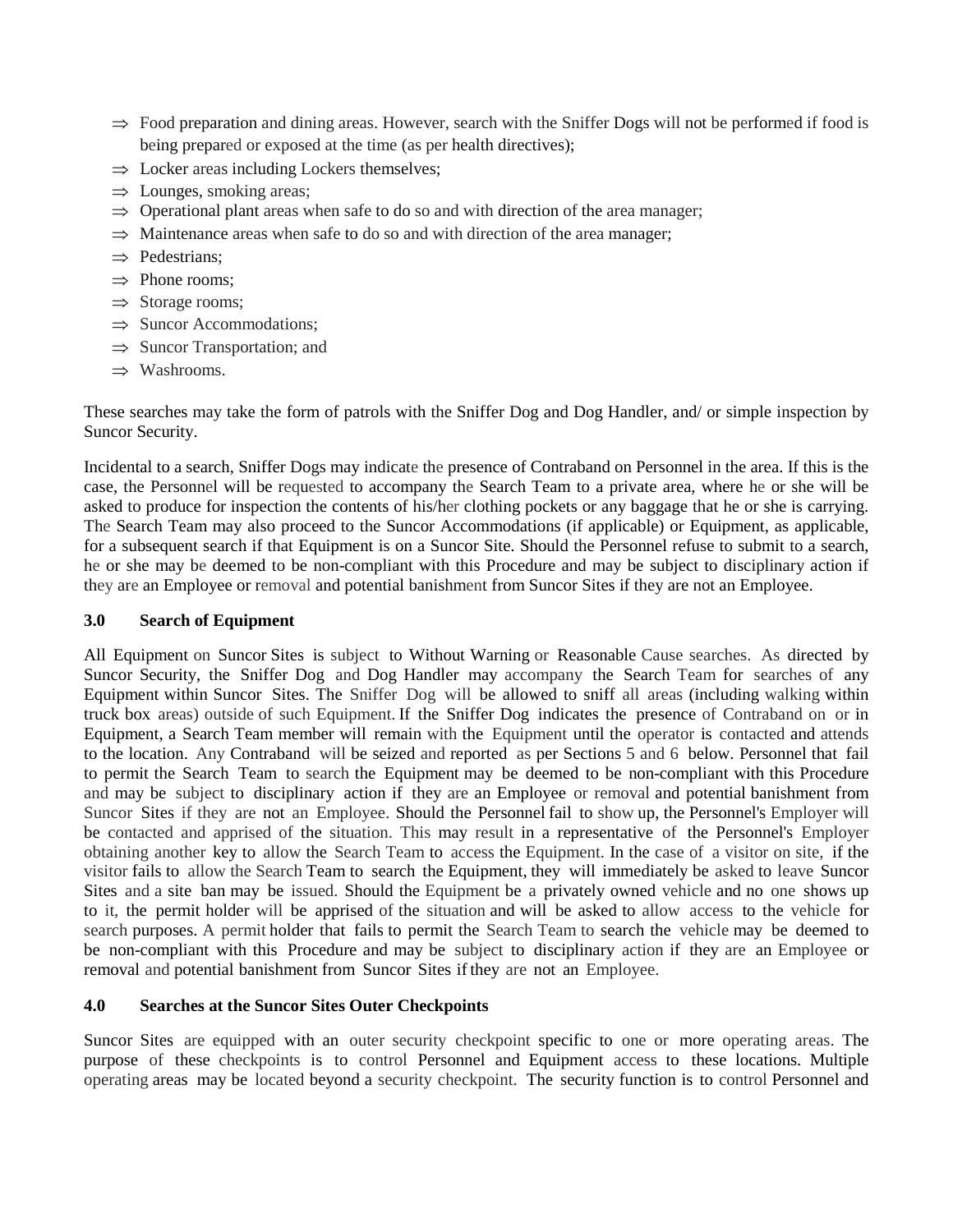Equipment access to Suncor Sites. In addition to these outer checkpoints, security procedures may also be imposed to control access to or from Suncor Sites by Suncor Transportation.

Suncor Security stationed at any of these checkpoints may request of any Personnel entering or leaving Suncor Sites, to submit to a search of their Equipment and belongings. Suncor Security stationed at the Firebag Aerodrome or any Suncor Facility used to transport Personnel to or from a Company worksite in Northern Alberta, may conduct searches of belongings of Personnel entering or leaving the Firebag Aerodrome or Suncor Facility. Any of these searches may take the form of a simple hand-search by Suncor Security, or may be assisted by a Sniffer Dog and Dog Handler. Personnel that fail to permit Suncor Security to search their Equipment or their belongings may be deemed to be non-compliant with this Procedure and may be subject to disciplinary action if they are an Employee or removal and potential banishment from Suncor Sites if they are not an Employee.

Visitors attempting to access Suncor Sites with Contraband will be denied entry and the authorities may be contacted as appropriate. This is in addition to the standard seizure, documentation, and reporting of the incident.

<span id="page-5-0"></span>All vehicular traffic, including all buses and pedestrians, may be subject to this type of search at Suncor Sites outer checkpoint, including the Firebag Aerodrome. This includes Personnel, Suncor Transportation, commercial vehicles, and buses.

#### **5.0 Handling of Seized Items**

All Contraband encountered by Suncor Security or a Search Team at Suncor Sites or checkpoint will be seized immediately upon discovery. All seized Contraband will be bagged (except for Alcohol), identified and tagged. The tag will be used to seal the bag and will include the names and signature of at least two Search Team members. All seized items will be secured as soon as reasonably practicable in a suitable evidence locker after being properly documented. Contraband (except for Alcohol) will be reported to the Royal Canadian Mounted Police ("RCMP") and will be held in evidence lockers until picked-up by a RCMP officer.

The RCMP will be responsible for disposal, if required, of Contraband (except for Alcohol). All evidence turned-over to the RCMP will be documented by Suncor Security as to date and time of turn-over, as well as to which RCMP officer took possession. For certainty, seized Alcohol at "Dry" (Alcohol free) sites such as Firebag will be disposed of by Suncor Security, per established procedures.

As part of the incident investigation, Suncor Security may test seized substances with drug test kits in order to determine the identity of the substance if needed.

#### **6.0 Incident Reporting**

Security incident reports will be electronically maintained within Company approved data bases. Suncor Security will document all incidents with respect to this Procedure at Suncor Sites and Suncor Site checkpoints including:

- <span id="page-5-1"></span>⇒ All organized Search Team efforts that have been executed, indicating which areas were searched that day, and at which times;
- $\Rightarrow$  All incidents of a Sniffer Dog indicating the presence of Contraband anywhere on Suncor Sites, regardless of the outcome of the subsequent hand-search;
- ⇒ All incidents of a Sniffer Dog indicating the presence of Contraband within Equipment at Suncor Sites or parking lot, regardless of the outcome of the subsequent hand-search;
- $\Rightarrow$  All incidents of Contraband being encountered by Suncor Security or anyone else on a Search Team during either routine or special duties;
- $\Rightarrow$  Personnel who fail to cooperate or comply with the instructions of Suncor Security or a Search Team.